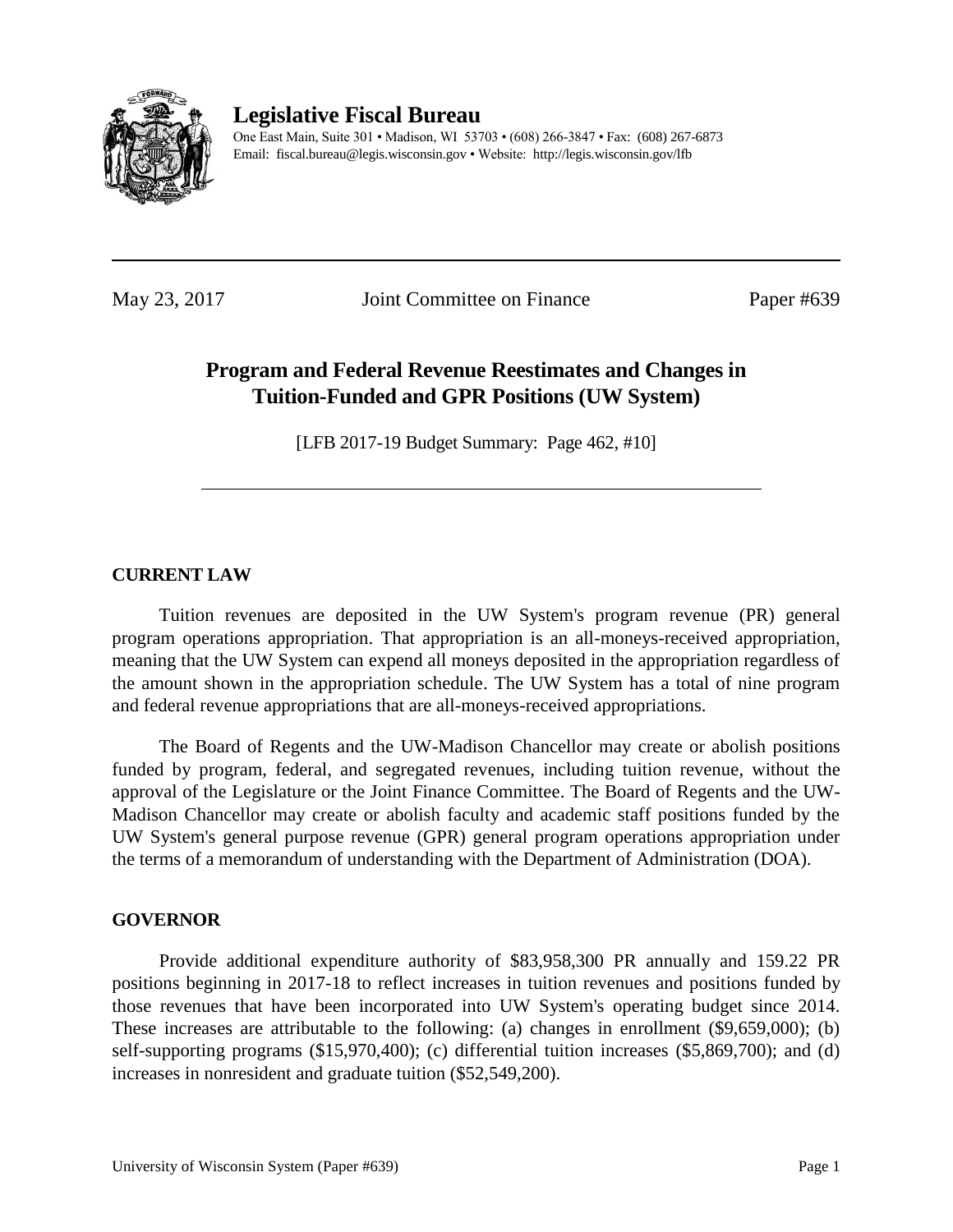#### **DISCUSSION POINTS**

1. The UW System's PR appropriation for general program operations was created by 2011 Act 32. That act deleted many of the UW System's GPR, PR, and federal revenue appropriations and replaced those appropriations with a smaller number of "block grant" appropriations. Prior to 2011-12, the UW System had separate PR appropriations for academic student fees (tuition), auxiliary enterprises, general operations receipts, and extension student fees. Those revenues, along with revenues that were deposited in several small PR appropriations prior to 2011-12, are now deposited in the UW System's PR general program operations appropriation.

2. Under 2015 Act 55, expenditures from the UW System's PR general program operations appropriation were estimated at \$2,271,680,800 in 2016-17. During the base reconciliation process, DOA adjusted this appropriation by \$155,935,500 such that the adjusted base is \$2,427,616,300. This adjustment was done to reflect increases in non-tuition revenues that are deposited in that appropriation since 2014 and to provide an additional \$75,799,500 in tuition revenue expenditure authority. Under Act 55, the Legislature increased tuition revenue expenditure authority for the UW System by \$75,799,500 in 2015-16, but this increase was inadvertently dropped in the 2016-17 year due to the deletion of the UW System authority proposal. According to DOA, tuition revenues are not reestimated during the base reconciliation process and are instead reestimated in the biennial budget bill to provide a higher level of transparency for these revenues. One could argue that if the Legislature wanted to maintain transparency regarding tuition revenues, it would have maintained a separate appropriation for those revenues instead of depositing them in a larger appropriation.

3. If the Committee were to approve the reestimate of tuition revenues included in the bill, the UW System's PR appropriation would be estimated at \$2,511,574,600 annually. This amount is equal to the UW System's budgeted expenditures from this appropriation in the 2016-17 year less one-time expenditures and including the unfunded tuition portion of standard budget adjustments approved under Act 55. As an alternative, the Committee could adjust the UW System's expenditure authority for its PR general program operations appropriation based on actual expenditures in the 2015-16 year, instead of budgeted expenditures for the 2016-17 year. Under this alternative, the Committee would set the appropriation at \$2,508,005,000 annually, which would represent a reduction from the bill of \$3,569,600 PR annually. Table 1 below shows actual expenditures from the UW System's PR general program operations appropriation for 2014-15 and 2015-16 and the proposed reestimate for 2017-18 and 2018-19 under the bill.

#### **TABLE 1**

## **Actual Expenditures for 2014-15 and 2015-16 and Proposed Expenditure Authority for 2017-18 and 2018-19**

|                                  |                 |                 | AB 64/SB 30     |
|----------------------------------|-----------------|-----------------|-----------------|
|                                  |                 |                 | 2017-18         |
|                                  | 2014-15         | 2015-16         | $& 2018-19$     |
| PR -- General program operations | \$2,454,505,600 | \$2,508,005,000 | \$2,511,574,600 |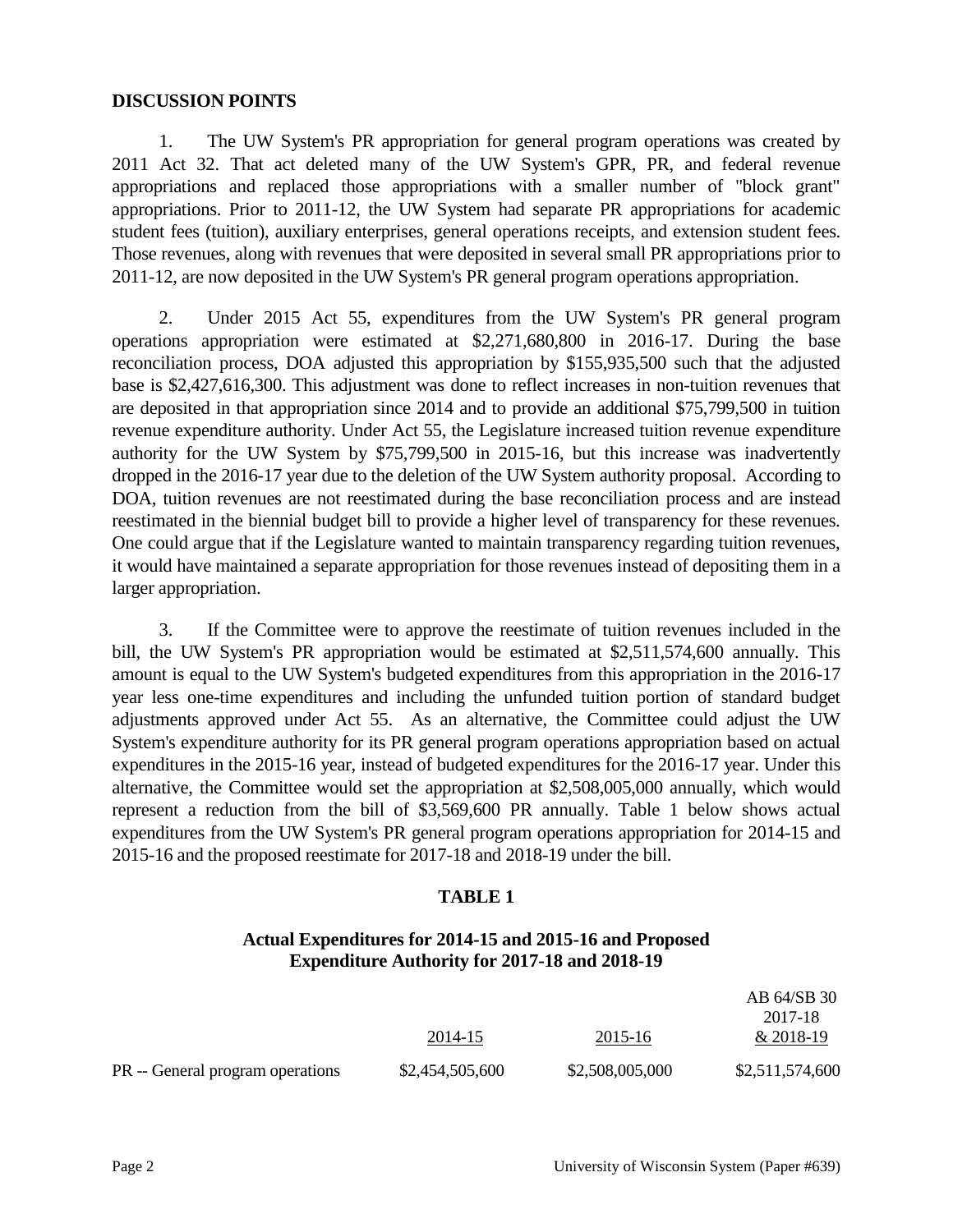## **Changes in Tuition-Funded and GPR Positions**

4. The UW System requested, and the Governor has proposed, increasing the number of tuition-funded UW System positions by 159.22 beginning in 2017-18. While in most cases state positions can only be created or abolished by the Joint Finance Committee or by the Legislature by law, current law authorizes the Board of Regents and the UW-Madison Chancellor to create or abolish positions other than those funded by the UW System's GPR general program operations appropriation without limitation. As the Legislature has already granted the Board of Regents and the UW-Madison Chancellor the authority to create these positions, it should be unnecessary for the Legislature to take any action regarding these positions. Documentation shows that DOA increased the number of authorized UW System program revenue funded positions by 830.76 during the base reconciliation process. Like the 159.22 tuition revenue funded positions that have been requested, the positions added to the UW System's authorized position count by DOA had already been created by the Board of Regents. DOA indicates that the tuition-funded positions were included in the budget bill instead of added during the base reconciliation process to provide greater transparency regarding those positions. To be consistent with the treatment of other UW PR positions, the Committee could request that DOA adjust the number of tuition-revenue funded positions in the base reconciliation process.

5. Under current law, the Board of Regents may create or abolish faculty and academic staff positions funded through the UW System's GPR general program operations appropriation if the creation or abolishment of those positions conforms to the terms of a memorandum of understanding (MOU) entered into by DOA and the Board of Regents or the UW-Madison Chancellor. During the 2014-15 and 2015-16 fiscal years, the Board of Regents and the UW-Madison Chancellor abolished 396.88 GPR-funded faculty and academic staff positions. These positions were removed from the UW System's authorized position count during base reconciliation.

6. While current law gives the Board of Regents and the UW-Madison Chancellor the authority to create or abolish faculty and academic staff positions funded through the UW System's GPR general program operations appropriation under the terms of a MOU with DOA, the Board of Regents and the UW-Madison Chancellor do not have the authority to create or abolish university staff positions funded through that appropriation. (University staff positions are all positions other than faculty, academic staff, employees-in-training, and student positions. Prior to the implementation of the UW personnel systems on July 1, 2015, these positions were part of the classified civil service.) In its agency budget request for 2017-19, the UW System requested that 222.39 university staff positions funded through the UW System's GPR general program operations appropriation be deleted through the state budget process; however, the Governor's budget would not delete those positions. The Committee could delete those positions, which are vacant, consistent with the UW System's request.

7. The Committee could also modify current law to allow the Board of Regents and the UW-Madison Chancellor to create or abolish all positions funded through the UW System's GPR general program operations appropriation, instead of only faculty and academic staff positions, subject to the terms of the MOU entered into by DOA and the Board of Regents or the UW-Madison Chancellor. This would allow the Board of Regents and the UW-Madison Chancellor to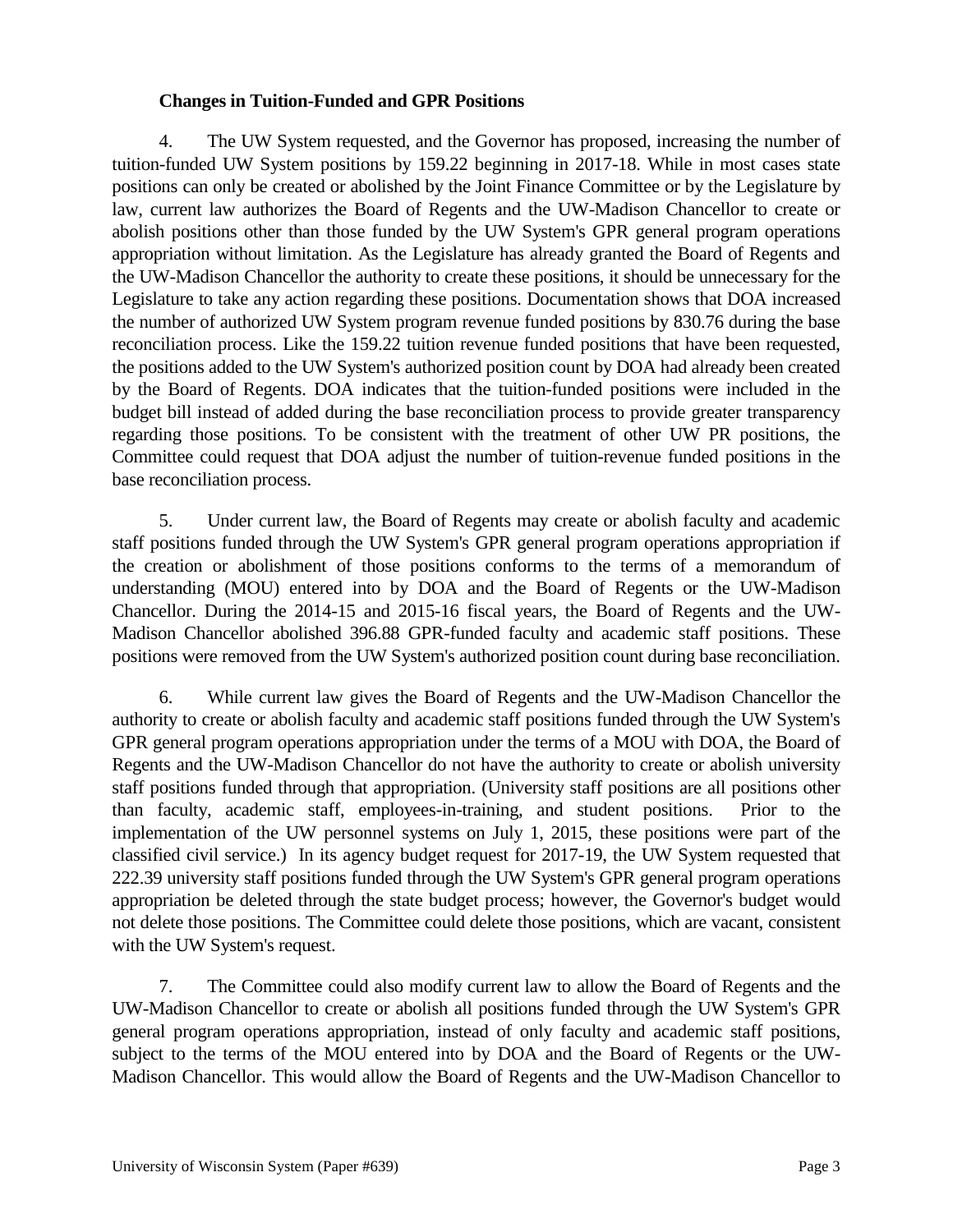create or abolish university staff positions funded through the UW System's GPR general program operations appropriation without action by the Legislature. Under current law, those are the only types of positions that the Board of Regents and the UW-Madison Chancellor do not have the authority to create or abolish.

8. It should be noted that, unlike other agencies, the UW System does not tie funding to authorized positions. Salary and fringe benefit cost increases for the UW System are calculated based on actual payroll, not the authorized position count.

## **Other All-Moneys-Received Appropriations**

9. In addition to the PR general program operations appropriation, the UW System has eight other all-moneys-received appropriations. The UW System may spend any and all funds deposited in these appropriations and the amounts shown in the appropriation schedule for these appropriations do not affect the UW System's ability to spend these funds. However, to the extent that the amounts shown in the appropriation schedule are used as a measure of state spending in various areas, it may be beneficial to include reasonable estimates for these appropriations in the schedule.

10. During the base reconciliation process, DOA adjusted these appropriations as follows: (a) gifts and nonfederal grants and contracts, increased by \$12,827,800; (b) funds transferred from other state agencies, decreased by \$89,500; (c) federal aid, increased by \$3,753,500; and (d) trust fund income, increased by \$200,000. The remaining four all-moneys-received appropriations were not adjusted and therefore remained at the level shown in the appropriation schedule for the 2016-17 year. The appropriations for moneys received by the State Laboratory of Hygiene, moneys received by the Veterinary Diagnostic Laboratory (VDL) other than moneys from state agencies, and moneys received by VDL from state agencies have not been adjusted since the 2009-10 fiscal year. The appropriation for federal funds received by the VDL has not been adjusted since the 2011-12 fiscal year. Under the bill, the amounts shown in the appropriation schedule for the eight appropriations in 2017-18 and 2018-19 would be equal to the amounts included in the UW System's internal budget for 2016-17.

11. Table 2 shows expenditures from the UW System's PR and federal revenue allmoneys-received appropriations, other than its PR general program operations appropriation, for the three most recent fiscal years and as proposed under the Governor's budget. As shown in the table, the expenditure estimates proposed under the Governor's budget are significantly different than actual 2015-16 expenditures for a number of these appropriations. As an alternative, the Committee could reestimate expenditures for these appropriations based on actual 2015-16 expenditures. This would result in an increase in estimated PR expenditures of \$52,159,800 annually, a decrease in estimated federal revenue expenditures of \$149,232,700 annually, and a decrease in estimated segregated revenue expenditures of \$4,221,800 annually. (This assumes that the VDL appropriation for moneys received from other state agencies, which has had negative expenditures on the two most recent years, would be reestimated at \$0.) It should be noted that the UW System would continue to have the authority to expend all funds received through these appropriations under both this alternative and the Governor's proposed budget.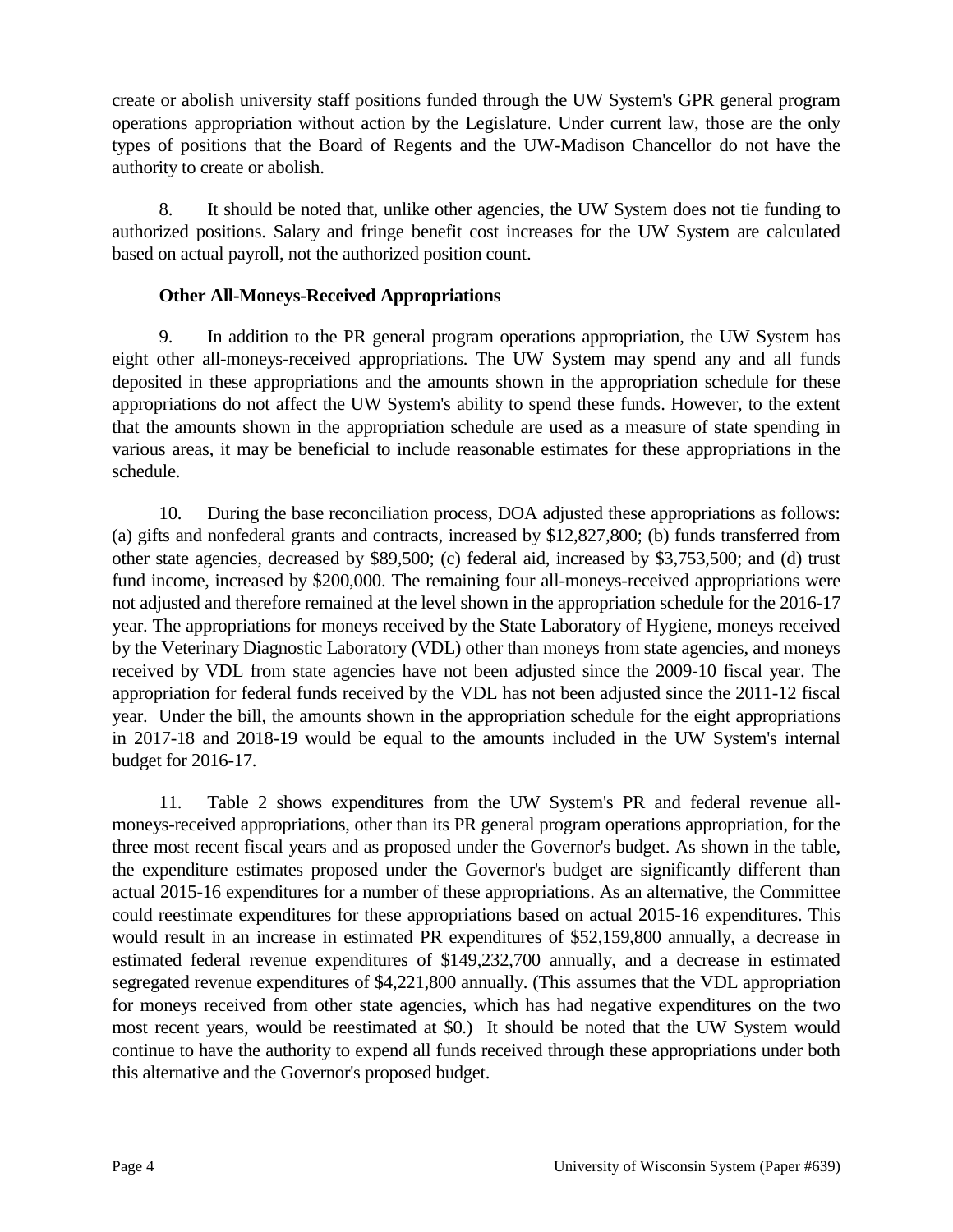#### **TABLE 2**

## **Actual Expenditures for 2014-15 and 2015-16 and Proposed Expenditure Authority for 2017-18 and 2018-19**

|            |               |               |                 | AB 64/SB 30                                     |
|------------|---------------|---------------|-----------------|-------------------------------------------------|
| Fund       |               |               |                 | 2017-18                                         |
| Source     | 2013-14       | 2014-15       | 2015-16         | & 2018-19                                       |
| <b>PR</b>  | \$517,321,879 | \$541,468,100 | \$575,445,500   | \$550,717,400                                   |
| <b>PR</b>  | 24, 145, 862  | 24,912,100    | 20,888,100      | 21,871,300                                      |
| <b>PR</b>  | 3,249,854     | 3,879,200     | 4.445.100       | 3,948,900                                       |
| <b>PR</b>  | 64,561,565    | 63,873,300    | 66,858,500      | 38,108,700                                      |
| PR         | 245,865       | $-22,600$     | $-76.900$       | 831.100                                         |
| <b>FED</b> | 1,697,217,109 | 1,682,439,100 | 1,668,452,700   | 1,816,202,800                                   |
| <b>FED</b> | 184.283       | 180.300       | 193.300         | 1,675,900                                       |
| <b>SEG</b> | 20,297,499    | 21,307,100    | 22,794,700      | 27,016,500                                      |
|            |               |               |                 |                                                 |
|            |               |               | \$2,327,223,917 | \$2,338,036,600 \$2,359,001,000 \$2,460,372,600 |

**ALTERNATIVES** 

#### **A. Tuition Reestimate**

#### 1. Approve the Governor's recommendation.

2. Modify the Governor's recommendation to reestimate the UW System's program revenue general program operations appropriation at \$2,508,005,000 annually. This would be a reduction of \$3,569,600 annually compared to the bill.

| <b>ALTA2</b> | <b>Change to</b>            |      |  |
|--------------|-----------------------------|------|--|
|              | <b>Base</b>                 | Bill |  |
| <b>PR</b>    | $$160,777,400 - $7,139,200$ |      |  |

### 3. Delete provision.

| ALTA3 | <b>Change to</b> |                   |
|-------|------------------|-------------------|
|       | <b>Base</b>      | Rill              |
| PR    | \$0              | $-$ \$167,916,600 |

#### **B. Additional Tuition-Funded Positions**

1. Approve the Governor's recommendation. This would create 159.22 authorized PR positions beginning in 2017-18.

 $AD 64/CD 30$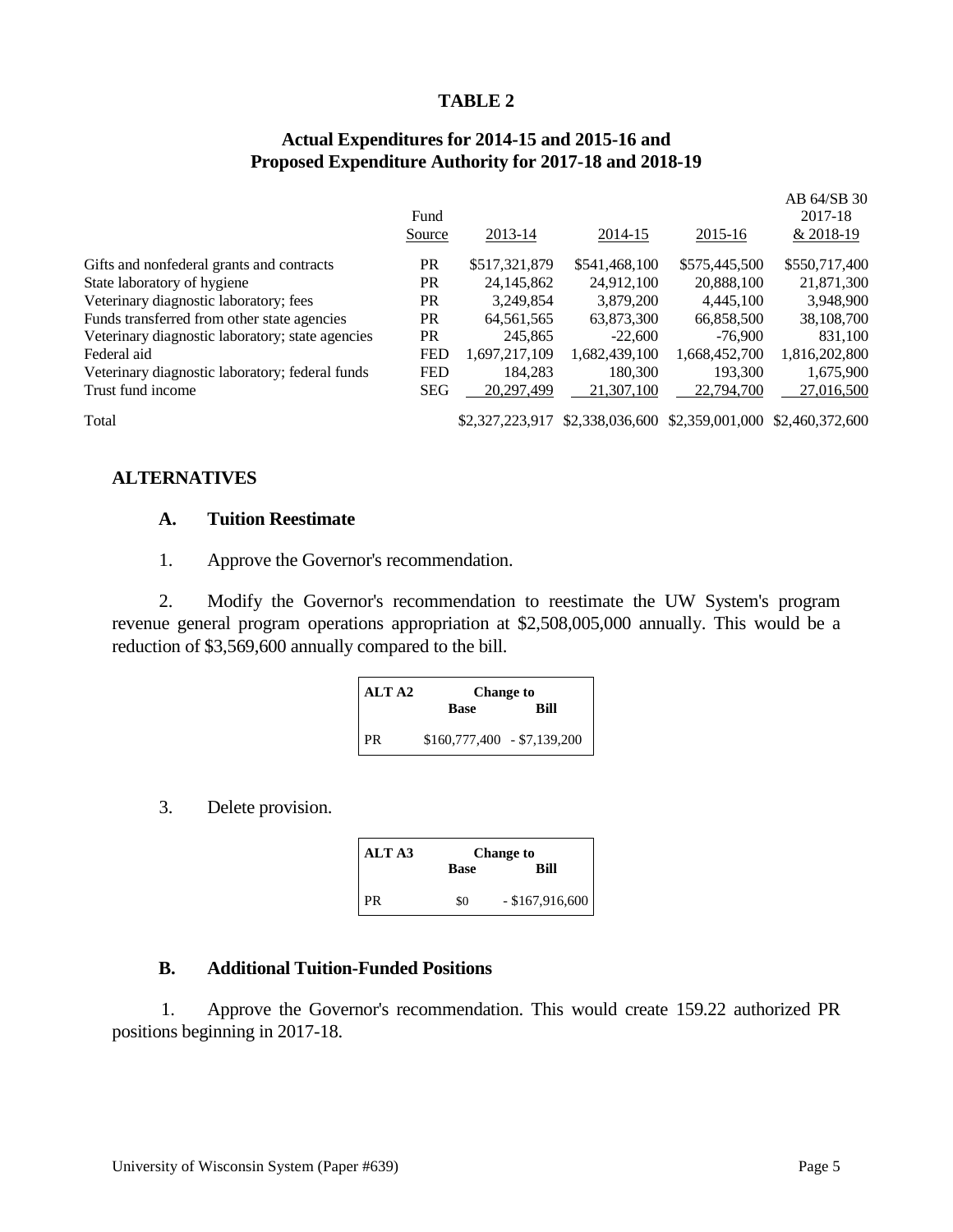| <b>ALT B1</b> | <b>Position Change to</b> |      |  |
|---------------|---------------------------|------|--|
|               | Base                      | Bill |  |
| l PR          | 159.22                    | 0.00 |  |

2. In addition to Alternative B1, request that DOA adjust the number of tuition-revenue funded positions to reflect positions created or abolished by the Board of Regents or the UW-Madison Chancellor during the base reconciliation process in future budgets.

## **C. GPR Positions**

1. Modify the Governor's recommendation to delete 222.39 GPR-funded university staff positions consistent with the UW System agency budget request.

| <b>ALT C1</b> | <b>Position Change to</b> |             |  |
|---------------|---------------------------|-------------|--|
|               | <b>Base</b>               | <b>Bill</b> |  |
| <b>GPR</b>    | $-222.39$                 | $-222.39$   |  |

2. In addition to Alternative C1, modify current law to allow the Board of Regents and the UW-Madison Chancellor to create or abolish all GPR-funded positions subject a memorandum of understanding entered into by DOA and the Board of Regents or the UW-Madison Chancellor.

3. No provision.

## **D. Other All-Moneys-Received Appropriations**

1. Reestimate the UW System's all-moneys-received appropriations based on 2015-16 actual expenditures as shown in the following table.

|                                                  | Annual<br>Funding in<br>AB 64/SB 30 | <b>Annual Funding</b><br><b>Based on</b><br>2015-16 Actuals | Annual<br>Change<br>to Bill |            |
|--------------------------------------------------|-------------------------------------|-------------------------------------------------------------|-----------------------------|------------|
| Gifts and nonfederal grants and contracts        | \$550,717,400                       | \$575,445,500                                               | \$24,728,100                | <b>PR</b>  |
| State laboratory of hygiene                      | 21,871,300                          | 20,888,100                                                  | $-983,200$                  | <b>PR</b>  |
| Veterinary diagnostic laboratory; fees           | 3,948,900                           | 4,445,100                                                   | 496,200                     | <b>PR</b>  |
| Funds transferred from other agencies            | 38,108,700                          | 66,858,500                                                  | 28,749,800                  | <b>PR</b>  |
| Veterinary diagnostic laboratory; state agencies | 831,100                             | $\Omega$                                                    | $-831,100$                  | <b>PR</b>  |
| Federal aid                                      | 1,816,202,800                       | 1,668,452,700                                               | $-147,750,100$              | <b>FED</b> |
| Veterinary diagnostic laboratory; federal funds  | 1,675,900                           | 193,300                                                     | $-1,482,600$                | <b>FED</b> |
| Trust fund income                                | 27,016,500                          | 22,794,700                                                  | $-4,221,800$                | <b>SEG</b> |